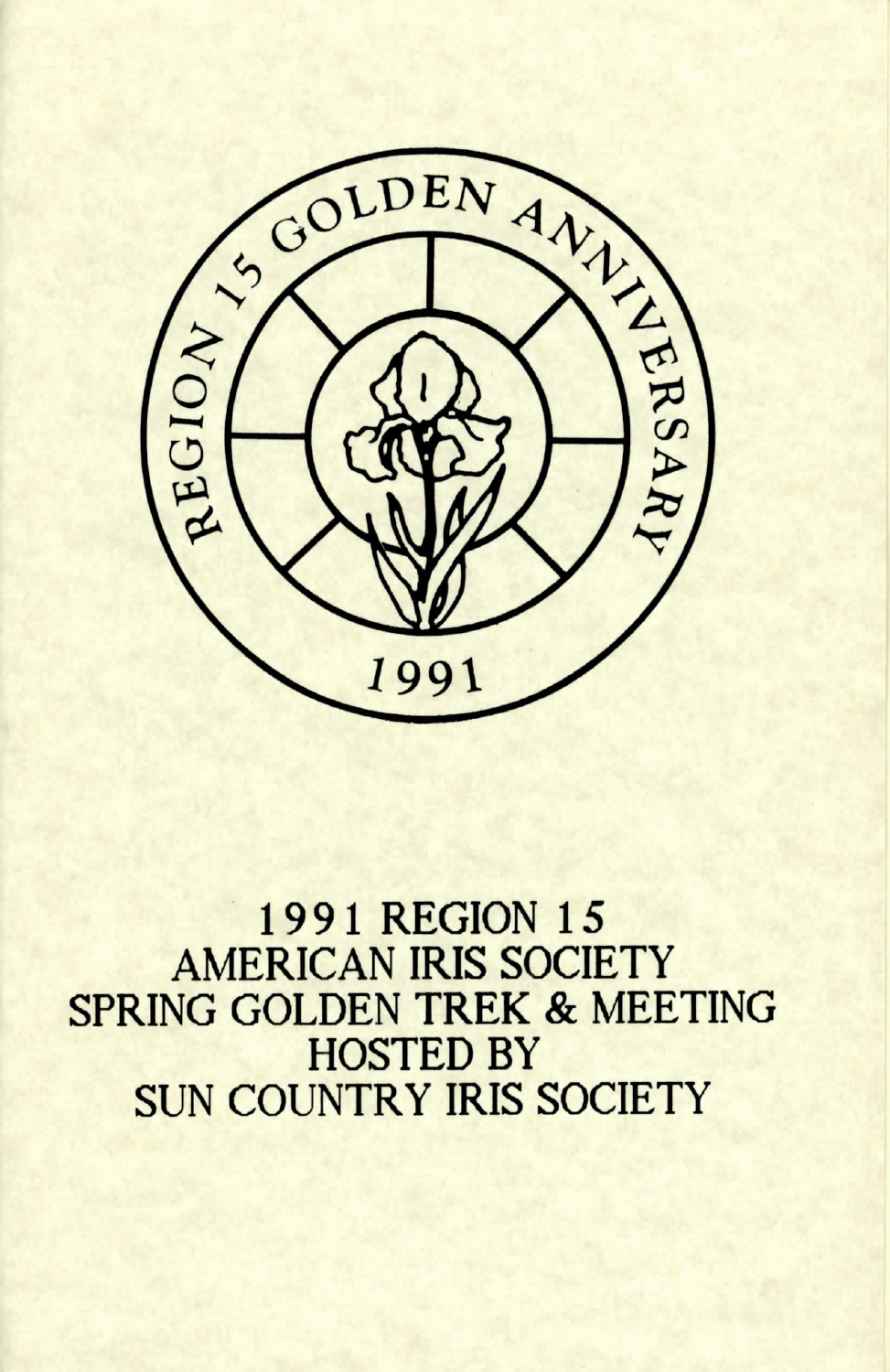

W el come

to the

Region 15 Golden Trek

April, 1991

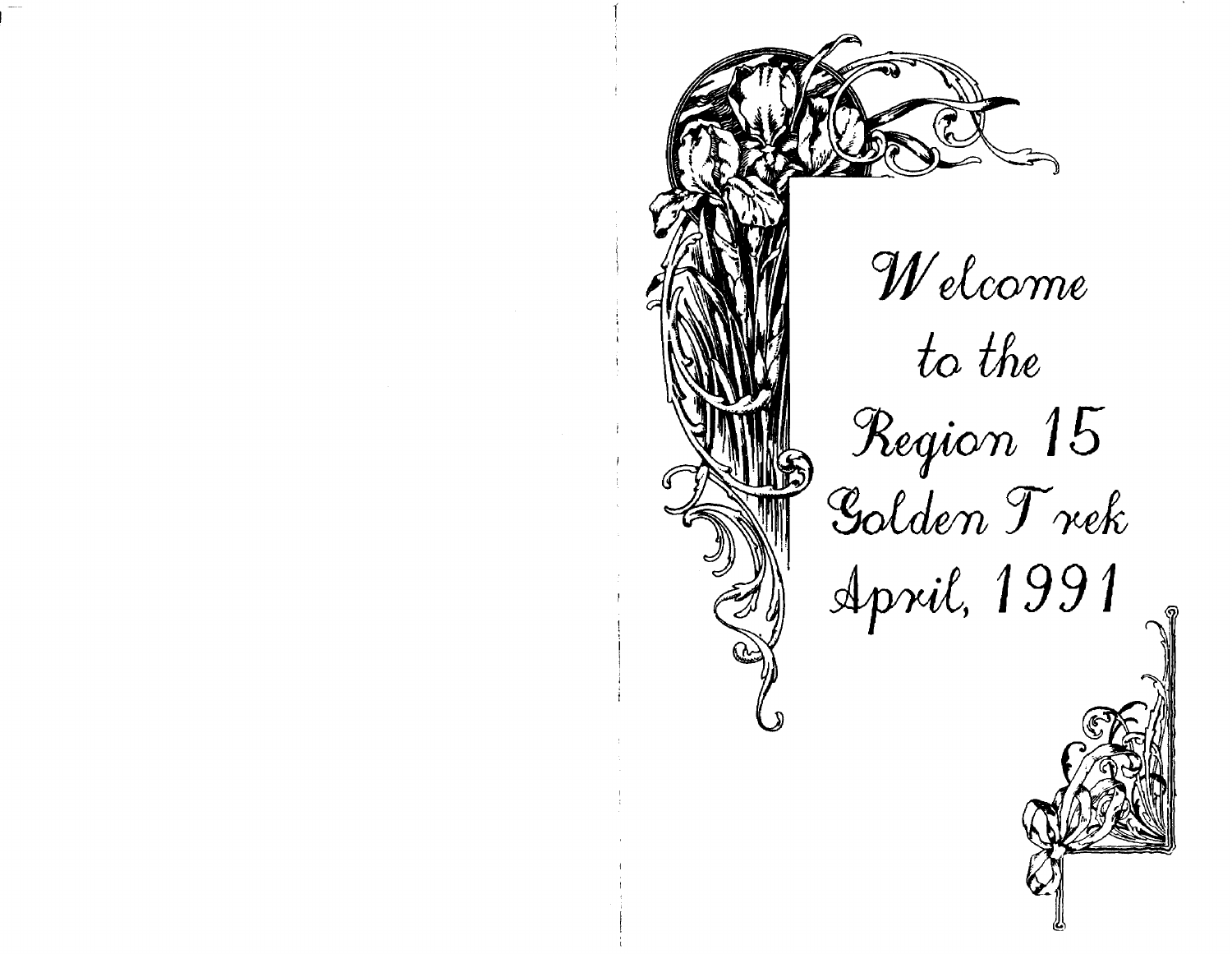#### SUN COUNTRY IRIS SOCIETY

IS PLEASED TO HOST

REGION 15 GOLDEN TREK

APRIL 12-14, 1991

Embassy Suites Hotel 5001 North Scottsdale Road Scottsdale, Arizona 85253

SCHEDULE OF EVENTS

FRIDAY APRIL 12

3:00 - 5:00 Region 15 Board Meeting

5:00 - 7:00 Registration Packet Pickup

7:30 - 9:00 General Meeting

SATURDAY, APRIL 13

6:00 - 6:30 Registration Packet pickup

 $7:00 - 11:00$  Tour three gardens

- 11:30 1:00 Lunch, Monti's La Casa Vieja
- 2:00 4:00 Judges Training: Terry Aitken Judging Tall Bearded Irises
- 4:00 8:00 Leisure time to enjoy nearby sight-seeing and shopping Dinner on your own
- 8:00 10:00 Judges Training: Ralph Strane Awards and Ballots
- SUNDAY, APRIL 14

7:00 - 11:00 Tour three gardens

- 1:00 2:30 Farewell and Awards Luncheon, Embassy suites Hotel
- NOTE: BUSES ARE TO BE BOARDED AT 6:45 A.M. PLEASE BE PROMPT !

# 1991 REGION 15 GOLDEN TREK COMMITTEE

We wish to acknowledge the following Chairpersons and thank them and all the many other Sun Country Iris Society members who were part of these committees.

Ardi Kary Gloria Beatty

Hall Bradshaw Dimetra Cecil

Charlene Errigo Georgia Gudykunst

Peggy Morphew Boyd & Catherine Olson Ballots Linda Rothschiller Bobbie Shepard Doris Solomon

Carole Spiess Rick Tasco Floyd Wickenkamp Eleanor Zoellner

199 1 Spring Trek Chair 1991 Spring Trek Co-Chair

Garden Coordinator Table Decorations/Favors Raffle/door prizes **Boutique** Registration Packets **Publicity** Garden Tour Booklets Garden Refreshment Golden Booklet - 50 year Buses Welcome Baskets Bus Captains Guest Irises Garden Labels Bus Tour Information

### THE SUN COUNTRY IRIS SOCIETY LOGO

The Sun Country Iris Society logo, a tall bearded iris centered in front of a sun, was designed by member, Gary Miller. It became our official symbol in 1987 when it was used regularly on our monthly newsletter. It represents our feelings about our Club . . . "We are Sun Country and we are proud of it !"'

The welcome baskets that each of our out-oF-town guests received were the idea of Doris Solomon. She has used this logo on the welcome card that accompanied each basket.

The garden banners sporting this logo were the work of our president, Peggy Morphew and her helpers. The banners were made specifically for our Golden Trek, but we will want to share their beauty and many of our shows and events in the future.

As our "Thank you" for attending our 1991 Spring Trek, each guest will receive our logo as a table favor. We hope it will serve as a reminder of this special weekend.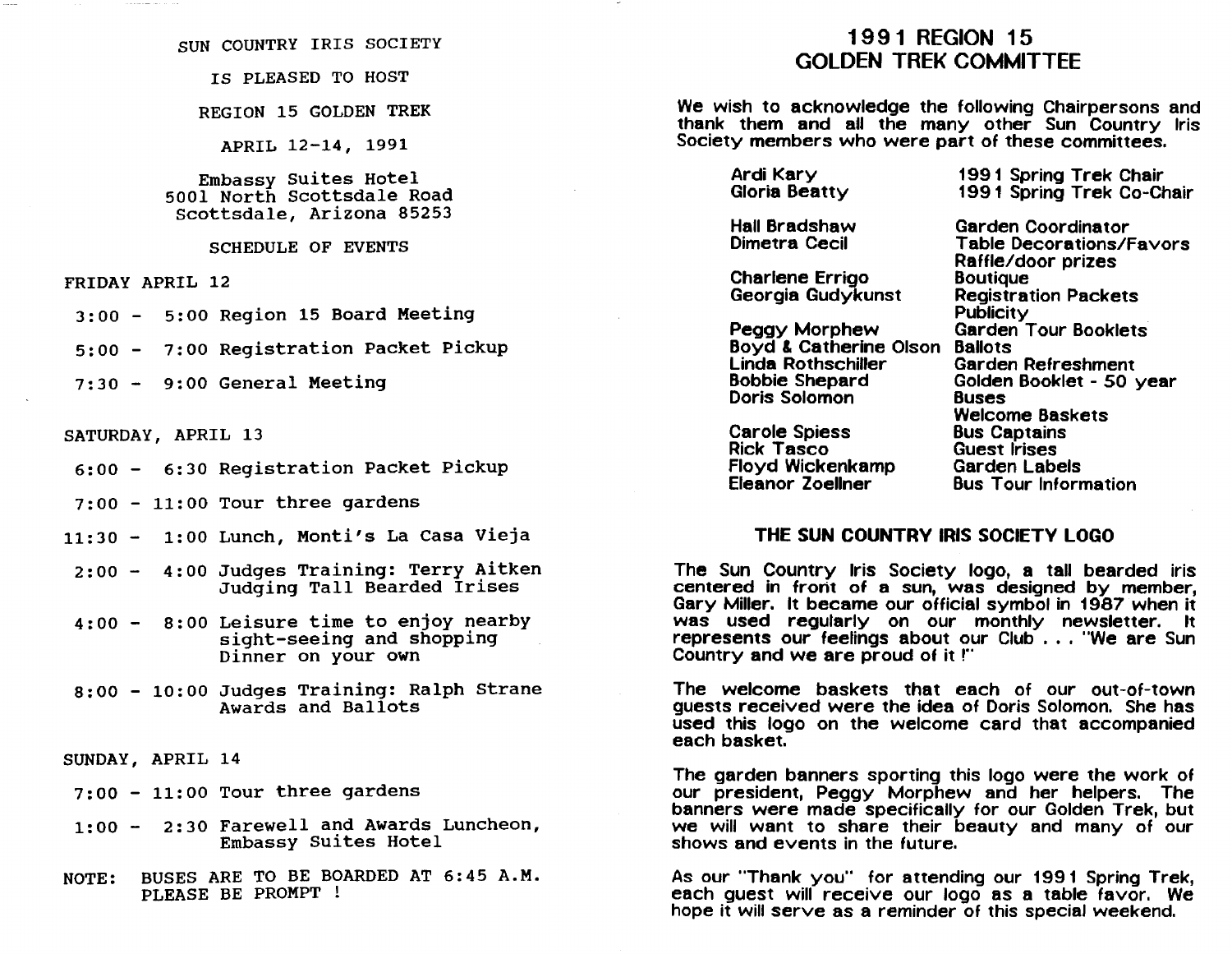|  | THE BRADSHAW GARDEN |  |
|--|---------------------|--|
|--|---------------------|--|

Hall Bradshaw 112 E. Encanto Dr. Tempe, Az 85281 (602)968-3282

Hall, a productive member since joining Sun Country Iris Society in 1986, was born in San Diego, California and shares his garden, home, business (Tempe Trophies), and chores with Cliff Morris, who was born in Topeka, Kansas.<br>Hall was raised in Arizona. High

School courses in Agriculture piqued an interest in gardening and eventually led to the planting of his first Iris bed.<br>His garden boasts of many perennials

and annuals arranged in a pleasing pattern of color and plant variety, 450 Ir1s, 400 Rose bushes, nut trees, citrus and grapes. In addition there are 6 dogs, an aviary of doves, quail, parakeets and canaries and one noisy parrot named George...Whew!...on<br>his three-quarter acre property. three-quarter Watering is by flood irrigation.

 $Cliff's$  hobby is woodworking and his expertise is evident in their furniture pieces and other additions made to the home.

A summer place in the Northern Arizona mountains boasts of a garden with 300 Iris which, because of the cooler temperature,<br>begin blooming in May.

This is a garden that will please your eyes with it's display of color and plant variety, it's neatness and the evident devotion and care g1ven 1t by the owners.

| <i>VARIETY NAME OR #</i>          |            | <i>TYPE HYBRIDIZER</i>  | <i><b>COMMENTS</b></i> |
|-----------------------------------|------------|-------------------------|------------------------|
| 85–69V                            | TB         | <i><b>GHIO</b></i>      |                        |
| AITKENS 85T18                     | TB         | <i><b>AITKEN</b></i>    |                        |
| ALPINE GOLD                       | IB         | JEFFRIES, R.            |                        |
| <b>ARMARILLO RUFFLES</b>          | TB         | JEFFRIES, R.            |                        |
| ART SCHOOL ANGEL                  | TB         | <b>VIZVARIE</b>         |                        |
| <b>ASPEN PRINCESS</b>             | IB         | JEFFRIES, R.            |                        |
| AT DAWN                           | TB         | MILLER, L.              | ╤                      |
| B87-1021A                         | TB         | DUNN, BOB               |                        |
| <b>BAGDAD BAZAAR</b>              | TB         | PLOTNER, B.             |                        |
| <b>BERTIE JEFFRIES 812A TB</b>    |            | JEFFRIES, R.            |                        |
| <i><b>BLACKBEARD</b></i>          | BB         | WEILER, JOHN            |                        |
| <b>BOGATA</b>                     | TB         | <b>GHIO</b>             |                        |
| <b>BURCH 44-4</b>                 | TB.        | <b>BURCH, JIM</b>       |                        |
| CARABOO                           | <b>SDB</b> | <i><b>SPARLING</b></i>  |                        |
| <b>CHIPPEWA BRAVE</b>             | TB         | ROGERS, FRANCIS         |                        |
| <b>CHRISTMAS STAR</b>             | TВ         | <i>JEFFRIES, R.</i>     |                        |
| <b>CORAL COAST</b>                | ТB         | VIZVARIE                |                        |
| <b>COURT MARTIAL</b>              | TB         | GHIO                    |                        |
| <b>DEAR DOROTHY</b>               | TB         | RODERICK                |                        |
| <i>DEXTER 81-46C</i>              | ТB         | <b>DEXTER</b>           |                        |
| DORIS FLOWERS 84-3DD TB           |            | JEFFRIES, R.            |                        |
| <i>ECHO LAKE</i>                  | TΒ         | <i>JEFFRIES, R.</i>     |                        |
| <i><b>ENVISIONED BEATY</b></i>    | TВ         | NICHOLS, H.             |                        |
| <i>FLY WITH ME</i>                | ТB         |                         |                        |
| <b>GLORY STORY</b>                |            | AITKEN                  |                        |
| GOLDEN GALAXY                     | TB         | WEILER, JOHN            |                        |
|                                   | TВ         | <i><b>WEILER</b></i>    |                        |
| GOLDEN IDOL<br>GOLDEN VELVET      | TB         | ROGERS, FRANCIS         |                        |
|                                   | TB         | WEILER, JOHN            |                        |
| <i><b>JEFFRIES J 84-3-CYA</b></i> | TB         | <i>JEFFRIES, R.</i>     |                        |
| JEFFRIES J84-3-HD                 | TB         | JEFFRIES, R.            |                        |
| <i><b>JESTER</b></i>              | TB         | <i><b>HAGER</b></i>     |                        |
| <b>JUNGLE PRINCESS</b>            | ТB         | <b>AITKEN</b>           |                        |
| <i><b>LATIN HIDEAWAY</b></i>      | TB         | NICHOLS, H.             |                        |
| <b>LYNBROOK</b>                   | ТB         | <b>GADD</b>             |                        |
| M84-925                           | TВ         | DUNN, MARY              |                        |
| <i><b>MANUSCRIPT</b></i>          | TB         | <b>BURCH, JIM</b>       |                        |
| ORCHID LANE                       | TB         | JEFFRIES, R.            |                        |
| PINEGAR VF-1-1                    | TB         | PINEGAR, DARLENE        |                        |
| PINEGAR VF-1-2                    | TB         | <b>PINEGAR, DARLENE</b> |                        |
| PINEGAR VF-1-4                    | TB         | PINEGAR, DARLENE        |                        |
| <b>RASPBERRY FUDGE</b>            | TВ         | KEPPEL, KEITH           |                        |
| <b>RED ROOSTER</b>                | BB         | <b>DURRANCE</b>         |                        |
| <b>ROBIN CHRISTINE</b>            | TB         | <i>JEFFRIES, R.</i>     |                        |
| <i><b>ROSARITA</b></i>            | TB         | KEPPEL, KEITH           |                        |
| <i><b>ROSE PRINCESS</b></i>       | TB         | <i><b>ERNST</b></i>     |                        |
| <i>SAVANNAH SUE</i>               | TВ         | <i><b>ROGERS</b></i>    |                        |
| SHOPPER'S HOLIDAY                 | TВ         | <i><b>MCWHIRTER</b></i> |                        |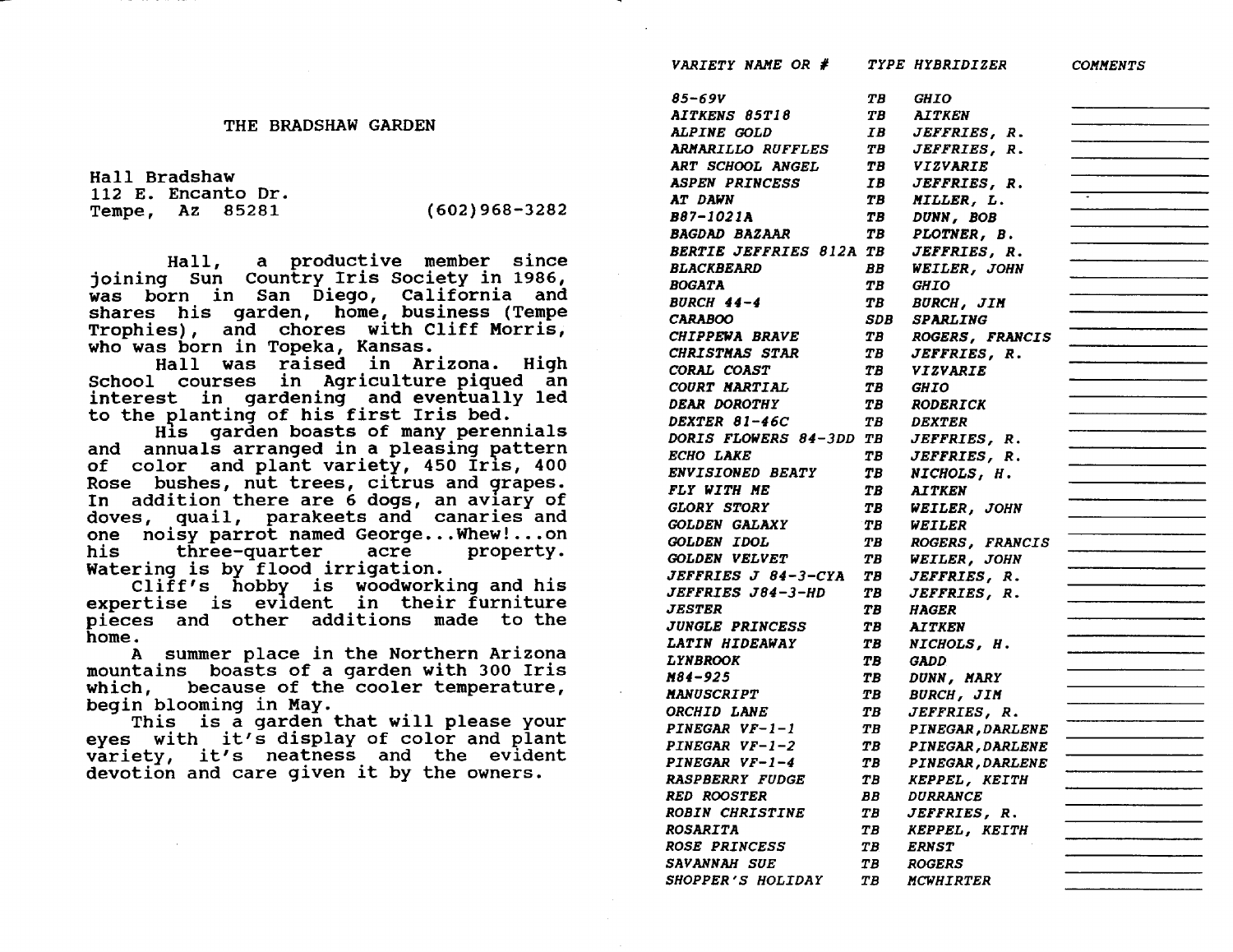*VARIETY NAME OR # TYPE HYBRIDIZER COMMENTS SPRING PLEASURE TB SHOOP SPRING TIDINGS TB SHOOP STAHLY 86-8 TB STAHLY STORYLINE TB GHIO SUMMER FASHION TB SHOOP* 

*SUMMER OF FORTY-TWO TB*<br> *FADGET* TB **TARGET** TB MCWHIRTER<br>
TASCO 87-18 TB TASCO, R. *TASCO 87-18 TB TASCO, R.*   $WINDSTAR$ 

### MY CHOICES IN THIS GARDEN FOR:

| BEST INTRODUCED IRIS BY REGION 15 HYBRIDIZER |  |
|----------------------------------------------|--|
| (yellow ribbon)                              |  |
| BEST SEEDLING BY A REGION 15 HYBRIDIZER      |  |
| (blue ribbon)                                |  |
| BEST IRIS BY AN OUT-OF-REGION HYBRIDIZER     |  |
| (orange ribbon)                              |  |
| <b>FAVORITE ARIL/ARILBRED</b>                |  |
| <b>FAVORITE TALL BEARDED</b>                 |  |
| <b>FAVORITE MEDIAN</b>                       |  |
| <b>FAVORITE SPURIA</b>                       |  |
| <b>FAVORITE LOUISIANA</b>                    |  |
|                                              |  |

THE BROWN GARDEN

Tom and Maudie Brown '4330 W. Encanto Blvd. Phoenix, AZ 85035 (602)272-5227

Maudie is a native of Corning, Arkansas and Tom was born in Walford, Kentucky. Arizona has been their home for many years. They have 4 childen and 6 grandchilden. They are both active and<br>involved members of Sun Country Iris involved members of Sun Country Iris<br>Society serving on several committees. serving on several committees. Maudie is currently our Vice President as well as Program Chairwoman.<br>emploved by U. S. West as S. West as a cable technlcian.

The Browns began growing Iris about five years ago and have been adding to their garden ever since. In order to have room for over 300 iris, plus 62 guests, on<br>a small city lot, they completely landscaped the front yard with four levels<br>of beds. The iris are the predominate The iris are the predominate flower in this garden of chrysanthemums,<br>petunias, anemones and other seasonal<br>plants. The planting arrangement gives all who pass a real treat ... a taste of<br>beauty. Maudie confides that she can't be Maudie confides that she can't be completely happy without the oldies -Bordello, White Raiment, Radiant Apogee<br>and Solano planted somewhere in their<br>vard!

Although their home is located across from a beautiful City Park, their favorite quiet spot is in thelr own back yard where a large patio, complete with fireplace and waterfall, is rimmed with grape vines,

sweetpeas, ferns, and "plants on wheels".<br>Tom and Maudie enjoy boating,<br>skiing, camping and traveling. Maudie skiing, camping and traveling.<br>also likes to sew and shop! also likes to sew and shop!<br>Neatness (not a weed in sight),

attention to color, and plant makes the Browns' garden a true place of beauty. attention to color, and plant variety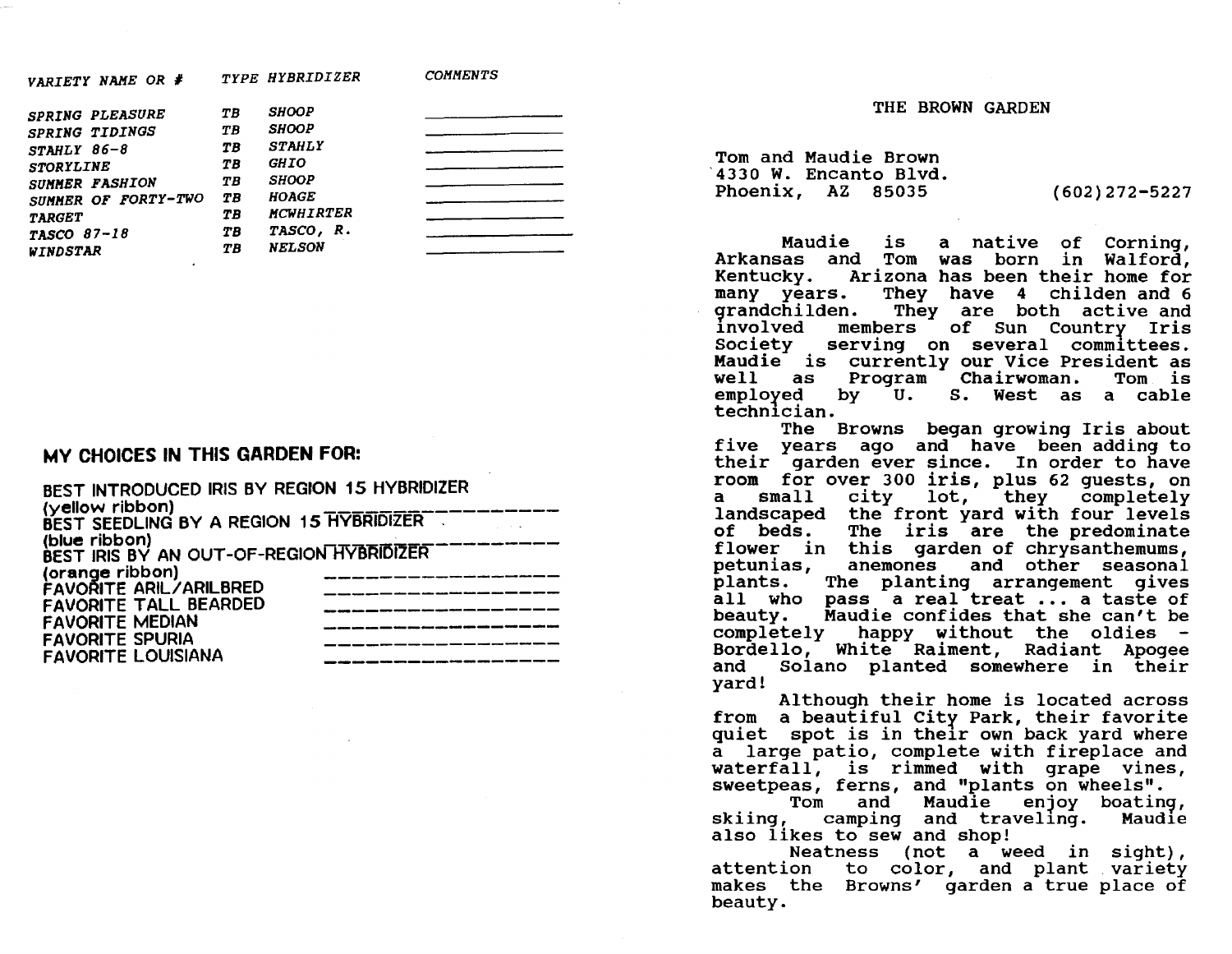| VARIETY NAME OR #              |            | <i>TYPE HYBRIDIZER</i>  | <b>COMMENTS</b>                                                                                                                                                                                                                      |                                                                 |    |                 |                 |
|--------------------------------|------------|-------------------------|--------------------------------------------------------------------------------------------------------------------------------------------------------------------------------------------------------------------------------------|-----------------------------------------------------------------|----|-----------------|-----------------|
|                                |            |                         |                                                                                                                                                                                                                                      | VARIETY NAME OR $#$                                             |    | TYPE HYBRIDIZER |                 |
| ALICE GOODMAN                  | TВ         | <b>RODERICK</b>         |                                                                                                                                                                                                                                      |                                                                 |    |                 | <b>COMMENTS</b> |
| ALPINE GOLD                    | IB         | JEFFRIES, R.            |                                                                                                                                                                                                                                      | TRUE AND FAITHFUL                                               | TВ | MILLER, B.      |                 |
| AMARILLO RUFFLES               | TВ         | JEFFRIES, R.            |                                                                                                                                                                                                                                      | VAREIGATA EXCITATION                                            | TB | <b>NELSON</b>   |                 |
| B84-882-4                      | TВ         | DUNN, BOB               |                                                                                                                                                                                                                                      | YUKON TWILIGHT                                                  | TB | <b>DURRANCE</b> |                 |
| <b>BEGUINE</b>                 | TВ         | KEPPEL, KEITH           |                                                                                                                                                                                                                                      |                                                                 |    |                 |                 |
| <b>BERTIE JEFFRIES 81-2 TB</b> |            | JEFFRIES, R.            | <u> The Common Science of The Common Science of The Common Science of The Common Science of The Common Science of The Common Science of The Common Science of The Common Science of The Common Science of The Common Science of </u> |                                                                 |    |                 |                 |
| <b>BLUE CHIP PINK</b>          | TB         | <b>NISWONGER</b>        |                                                                                                                                                                                                                                      |                                                                 |    |                 |                 |
| <b>BUENOS AIRES</b>            | ТB         | <b>DURRANCE</b>         |                                                                                                                                                                                                                                      |                                                                 |    |                 |                 |
| <b>BURCH 44-14</b>             | TВ         | BURCH, JIM              |                                                                                                                                                                                                                                      |                                                                 |    |                 |                 |
| <b>CARABOO</b>                 | SDB        | SPARLING                |                                                                                                                                                                                                                                      |                                                                 |    |                 |                 |
| CHOCOLATE CUPCAKE              | <b>SDB</b> | JEFFRIES, R.            |                                                                                                                                                                                                                                      |                                                                 |    |                 |                 |
| <b>CHUTNEY</b>                 | ТB         | GHIO                    |                                                                                                                                                                                                                                      |                                                                 |    |                 |                 |
| CR.76-10X77-16X77-15 TB        |            | <b>CRANDALL</b>         |                                                                                                                                                                                                                                      |                                                                 |    |                 |                 |
| <b>DEAR MARIE</b>              | ТB         | <b>DEXTER</b>           |                                                                                                                                                                                                                                      |                                                                 |    |                 |                 |
| <b>DOUBLE BANDED</b>           | BB         | <b>BOSWELL</b>          |                                                                                                                                                                                                                                      |                                                                 |    |                 |                 |
| ECHO LAKE                      | ТB         | JEFFRIES, R.            |                                                                                                                                                                                                                                      |                                                                 |    |                 |                 |
| ELEGANT ADDITION               | TB         | <b>DEXTER</b>           |                                                                                                                                                                                                                                      |                                                                 |    |                 |                 |
| ELLEN MAE                      | TВ         | JEFFRIES, R.            |                                                                                                                                                                                                                                      |                                                                 |    |                 |                 |
| <b>FINISHING TOUCH</b>         | TB         | BROWN, O.               |                                                                                                                                                                                                                                      |                                                                 |    |                 |                 |
| FRIZZY LIZZY                   | BB         | <b>WEILER</b>           |                                                                                                                                                                                                                                      |                                                                 |    |                 |                 |
| GOING PLACES                   | TВ         | <b>BURCH, JIM</b>       |                                                                                                                                                                                                                                      |                                                                 |    |                 |                 |
| GOLDEN GALAXY                  | TB         | <b>WEILER</b>           |                                                                                                                                                                                                                                      | MY CHOICES IN THIS GARDEN FOR:                                  |    |                 |                 |
| HALLOWEEN HALO 82-17           | TB         | <b>WEILER</b>           |                                                                                                                                                                                                                                      |                                                                 |    |                 |                 |
| JEFFRIES J 84-3-CYA            | TВ         | JEFFRIES, R.            |                                                                                                                                                                                                                                      |                                                                 |    |                 |                 |
| JULIE STANTON 84-3Y/           | TB         | JEFFRIES, R.            |                                                                                                                                                                                                                                      | BEST INTRODUCED IRIS BY REGION 15 HYBRIDIZER<br>(yellow ribbon) |    |                 |                 |
| <b>KATHARINE ANNE</b>          | TB         | <b>HOAGE</b>            |                                                                                                                                                                                                                                      |                                                                 |    |                 |                 |
| <i>LADY JULIET</i>             | TB         | NICHOLS, H.             |                                                                                                                                                                                                                                      | BEST SEEDLING BY A REGION 15 HYBRIDIZER                         |    |                 |                 |
| <b>LIGHTEN UP</b>              | SDB        | MILLER, L.              |                                                                                                                                                                                                                                      | (blue ribbon)                                                   |    |                 |                 |
| LIGHTNING BUG                  | TB         | <b>DURRANCE</b>         |                                                                                                                                                                                                                                      | BEST IRIS BY AN OUT-OF-REGION HYBRIDIZER                        |    |                 |                 |
| M84-901-4                      | TВ         | DUNN, MARY              |                                                                                                                                                                                                                                      | (orange ribbon)                                                 |    |                 |                 |
| <i><b>MAINSTAY</b></i>         | TВ         | <i><b>BURCH</b></i>     |                                                                                                                                                                                                                                      | <b>FAVORITE ARIL/ARILBRED</b><br><b>FAVORITE TALL BEARDED</b>   |    |                 |                 |
| <b>OBLIGATA</b>                | IB         | <b>STAHLY</b>           |                                                                                                                                                                                                                                      | <b>FAVORITE MEDIAN</b>                                          |    |                 |                 |
| PINEGAR VF-1-1                 | TB         | <b>PINEGAR, DARLENE</b> |                                                                                                                                                                                                                                      | <b>FAVORITE SPURIA</b>                                          |    |                 |                 |
| PINEGAR VF-1-3                 | TB         | PINEGAR, DARLENE        |                                                                                                                                                                                                                                      | <b>FAVORITE LOUISIANA</b>                                       |    |                 |                 |
| RADIANT ANGEL                  | TВ         | MILLER, B.              |                                                                                                                                                                                                                                      |                                                                 |    |                 |                 |
| <b>ROBIN CHRISTINE</b>         | TВ         | JEFFRIES, R.            |                                                                                                                                                                                                                                      |                                                                 |    |                 |                 |
| <b>RUBY WILSON</b>             | BВ         | DENNY/MCWHIRTER         |                                                                                                                                                                                                                                      |                                                                 |    |                 |                 |
| SAVANNAH SUE                   | TB         | <b>ROGERS</b>           |                                                                                                                                                                                                                                      |                                                                 |    |                 |                 |
| SHEBA'S QUEEN                  | TB         | MILLER, B.              |                                                                                                                                                                                                                                      |                                                                 |    |                 |                 |
| SHOOP $85 - 7 - 1$             | TB         | <b>SHOOP</b>            |                                                                                                                                                                                                                                      |                                                                 |    |                 |                 |
| <b>SHOPPER'S HOLIDAY</b>       | TВ         | <b>MCWHIRTER</b>        |                                                                                                                                                                                                                                      |                                                                 |    |                 |                 |
| <b>SINISTER</b>                | TB         | DENNY/MCWHIRTER         |                                                                                                                                                                                                                                      |                                                                 |    |                 |                 |
| SOOTHING                       | TB         | <b>BURCH</b>            |                                                                                                                                                                                                                                      |                                                                 |    |                 |                 |
| SUNKIST FRILLS                 | TB         | PALMER, D.BY HAHN       |                                                                                                                                                                                                                                      |                                                                 |    |                 |                 |
| <b>TEST PATTERN</b>            | TВ         | <b>GHIO</b>             |                                                                                                                                                                                                                                      |                                                                 |    |                 |                 |
| <b>TOMOKO</b>                  | ΤB         | <b>NELSON</b>           |                                                                                                                                                                                                                                      |                                                                 |    |                 |                 |
| TRANQUIL SUNSHINE              | TВ         | <b>NISWONGER</b>        |                                                                                                                                                                                                                                      |                                                                 |    |                 |                 |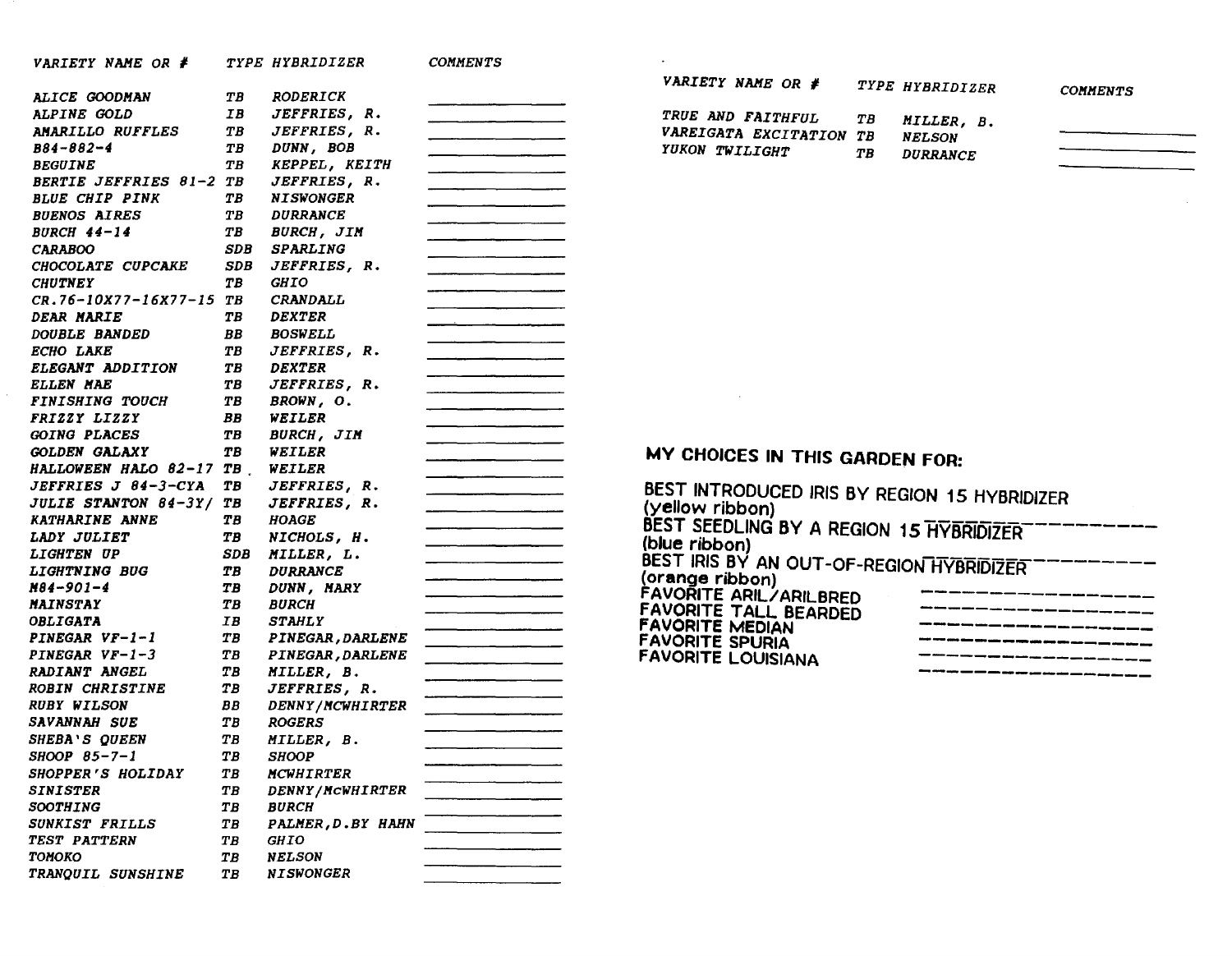| Ray and Ardi Kary    |  |                   |
|----------------------|--|-------------------|
| 6201 E. Calle Rosa   |  |                   |
| Scottsdale, AZ 85251 |  | $(602)949 - 0253$ |

Ardi, a native of Salt Lake City,<br>Utah and Ray, born in Mandan, North Dakota, have both been very active in Sun Country Iris society since joining in 1981. Ardi served as our President in 1985-86. She is also Chairwoman of the 1991 Region 15 Trek. Dr. Kary is a selfemployed Environmental Consultant.

)

They began their Commercial garden to introduce Iris hybridized by Ardi's father, Les Peterson, who was active in the Iris world from the 40's until 1986. Among those he created Gala Madrid, a<br>tall bearded and Bold Sentry, an arilbearded and Bold Sentry, an arilbred, were his favorites.

The Kary's have since expanded their gardens because like us all  $-$  they've gotten the "Iris Virus". They now have more than 1000 iris, many grapefruit trees (the land was formerly an orchard), 37 Rose bushes and climbers, and 200 miniroses in addition to perennials and annuals tucked in the few spaces that were left!

The front garden consists of raised beds, a rock garden, brick walkways and railroad ties. What a great addition to has brick walks and patios, a swimming<br>pool, spa, gazebo, a three-level pond<br>filled with goldfish and koi, and a dove  $\alpha$ viary... (2 dogs, 2 cats and 1 cockatiel sort of ignore it all). All this is contained on less than one-half acre!

The gardens certainly show the commitment of Ray, Ardi and their children Jeff and Christina. This is a garden that will please your senses and encourage you to put in "just a few more iris" to fill a void you weren't even aware was there!

|   | 86–34M                           | TВ        | <i><b>GHIO</b></i>                           |        |
|---|----------------------------------|-----------|----------------------------------------------|--------|
|   | AITKEN 84T19                     | TB        | <i><b>AITKEN</b></i>                         |        |
|   | AK-85-10W                        | AB        | <i><b>PETERSON</b></i>                       |        |
|   | AK-85-20BM                       | AB.       | <b>PETERSON</b>                              |        |
|   | AK-91-1OP                        | AB.       | <b>KARY</b>                                  |        |
|   | ALICE GOODMAN                    | TВ        | <b>RODERICK</b>                              |        |
|   | ALLENDALE                        | <b>BB</b> | SPARLING                                     |        |
|   | <b>AMARILLO RUFFLES</b>          | TB        | JEFFRIES, R.                                 |        |
|   | B84-882-4                        | TB        | DUNN, BOB                                    |        |
|   | B87-1021A                        | TB.       | DUNN, BOB                                    |        |
|   | <b>BALKANA BABY</b>              | SDB       | <b>BOSWELL</b>                               |        |
| Ì | <b>BANDED BUTTERFLY</b>          | IB        | <b>BOSWELL</b>                               |        |
|   | <b>BUILDER QUEEN</b>             | TB.       | JEFFRIES, R.                                 |        |
| ۱ | <b>BURCH 45-8</b>                | TB        | <b>BURCH, JIM</b>                            |        |
|   | CHOCOLATE CUPCAKE                | SDB.      | JEFFRIES, R.                                 |        |
|   | <b>CHUTNEY</b>                   | ТB        | <i><b>GHIO</b></i>                           |        |
|   | COURT MARTIAL                    | TB        | <i><b>GHIO</b></i>                           |        |
|   | CR.77-3C X SMOKE RIN TB          |           | <b>CRANDALL</b>                              |        |
|   | <b>DEAR MARIE</b>                | TB        | <i><b>DEXTER</b></i>                         |        |
|   | DEEP EMOTIONS                    | TB        | PLOTNER, B.                                  |        |
|   | DORIS FLOWERS 84-3-D TB          |           | JEFFRIES, R.                                 |        |
|   | ELEGANT ADDITION                 | TB.       | <i><b>DEXTER</b></i>                         | $\sim$ |
|   | ELLEN MAE                        | TB        | JEFFRIES, R.                                 |        |
|   | <b>FAIR DINKUM</b>               | TB        | <b>GAULTAR</b>                               |        |
|   | <b>FORT BRAGG</b>                | ТB        | <b>DENNEY/MCWHIRTER</b>                      |        |
|   | GOLDEN GALAXY                    | TВ        | <b>WEILER</b>                                |        |
|   | <b>GOLDEN VELVET</b>             | TB.       | <i><b>WEILER</b></i>                         |        |
|   |                                  |           |                                              |        |
|   | <b>GYRO</b>                      | TB.       | <i><b>AITKEN</b></i>                         |        |
|   | HALLOWEEN HALO 82-17 TB          |           | <i><b>WEILER</b></i><br><i><b>STAHLY</b></i> |        |
|   | <i><b>HAVERSHAM 86-3</b></i>     | TB<br>IB  | MILLER, L.                                   |        |
|   | <i><b>HERO</b></i>               |           | NICHOLS, H.                                  |        |
|   | <b>HIGH CLASS GIRL</b>           | TB        |                                              |        |
|   | <b>HILO SURF</b>                 | TB.       | <b>DURRANCE</b>                              |        |
|   | ICE REVIEW                       | TB        | BROWN, O.                                    |        |
|   | JAEL'S CONQUEST                  | TB<br>TB  | MILLER, B.<br>JEFFRIES, R.                   |        |
|   | JEFFRIES J 84-3-HD<br>JENKINS #5 | TB.       | <i><b>JENKINS</b></i>                        |        |
|   | JUBILANT PSALM                   | TB        | MILLER, B.                                   |        |
|   | <b>JUNGLE PRINCESS</b>           | TB        | <b>AITKEN</b>                                |        |
|   | <b>KITT PEAK</b>                 |           | WICKENKAMP                                   |        |
|   |                                  | SPU       |                                              |        |
|   | <i><b>LARCENIST</b></i>          | TВ        | <b>BURCH, JIM</b>                            |        |
|   | LITTLE MARY SUNSHINE BB          |           | RODERICK                                     |        |
|   | M84-939Z                         | TB        | DUNN, MARY                                   |        |
|   | <i><b>MAINSTAY</b></i>           | TB        | <b>BURCH, JIM</b>                            |        |
|   | <b>MANUSCRIPT</b>                | TB        | <b>BURCH, JIM</b>                            |        |
|   | MEMORY SONG                      | TB        | BROWN, O.                                    |        |
|   | <i><b>MIDNIGHT FRAGRANCE</b></i> | TB        | <i><b>STEVENS</b></i>                        |        |

*VARIETY NAME* OR # *TYPE HYBRIDIZER COMMENTS*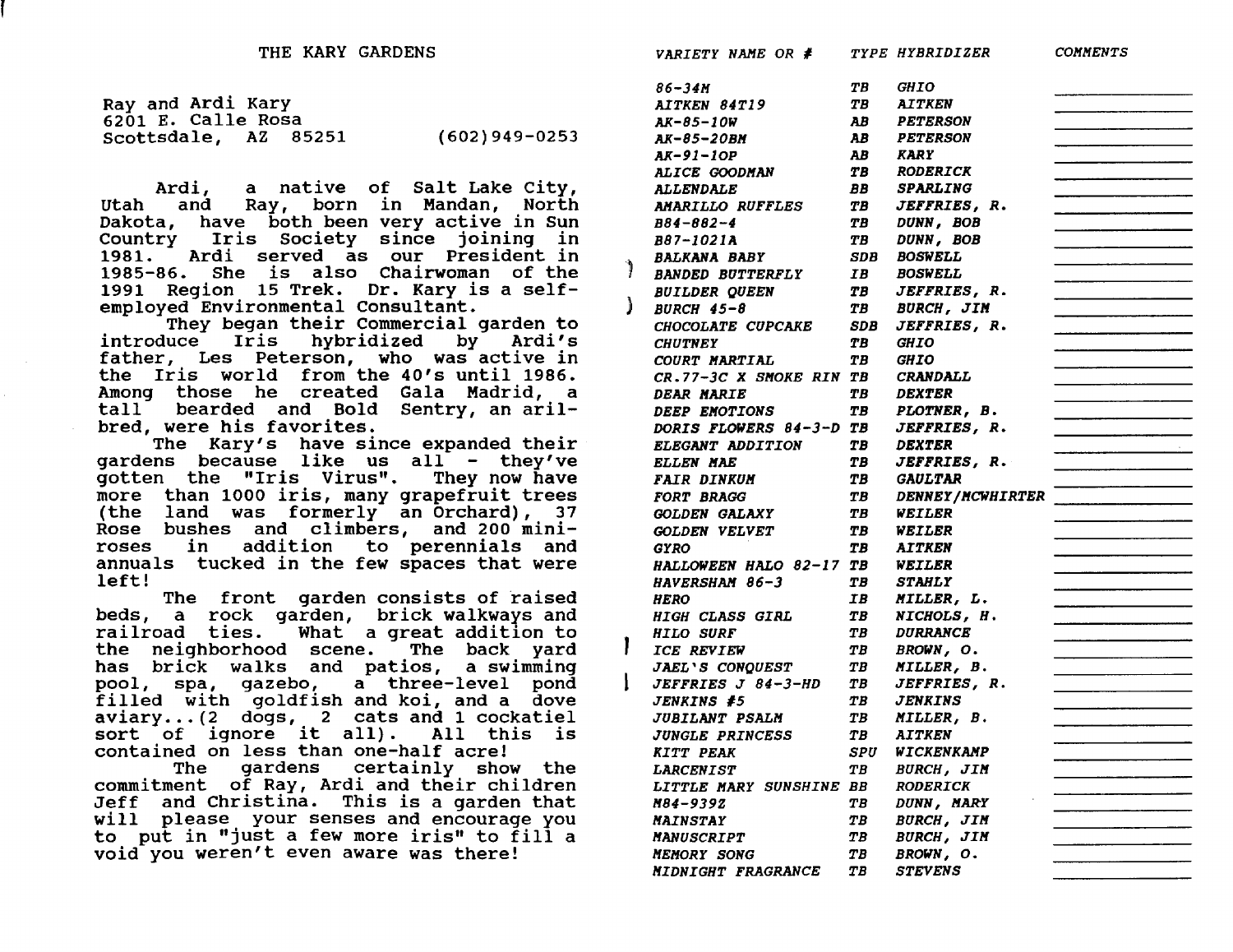*VARIETY NAME OR # TYPE HYBRIDIZER COMMENTS* 

| <i>MINI BUSY</i>           | <b>SDB</b> | <b>WEILER</b>        |  |
|----------------------------|------------|----------------------|--|
| <i><b>MYSTIC MESA</b></i>  | SPU        | WICKENKAMP           |  |
| <i><b>MYSTIC OASIS</b></i> | TB         | NICHOLS, H.          |  |
| NO DATA                    | LA         | <b>ROWLAN</b>        |  |
| NORMANDY BAY               | TB         | PLOTNER, B.          |  |
| <b>NORTHWESTERN SKIES</b>  | ТB         | <b>ERNST</b>         |  |
| OMAR THE TENTMAKER         |            | <b>ABME BOSWELL</b>  |  |
| <b>OTHER MARY</b>          | TB         | MILLER, B.           |  |
| $PINEGAR VH-1-3$           | TB         | PINEGAR, DARLENE     |  |
| <b>RADIANT ANGEL</b>       | TВ         | MILLER, B.           |  |
| <b>RUBY WILSON</b>         | BB         | DENNEY/MCWHIRTER     |  |
| <i><b>SHADBUSH</b></i>     | TB         | <b>GADD</b>          |  |
| SHOOP 85-5-1               | TB         | <b>SHOOP</b>         |  |
| <b>SIGNPOST</b>            | TB         | <b>GHIO</b>          |  |
| <b>SILENT TEARS</b>        | AB.        | <b>PETERSON</b>      |  |
| SLATE 'N GOLD              | SDB        | <b>SPARLING</b>      |  |
| SONORAN CABALLERO          | <b>SPU</b> | WICKENKAMP           |  |
| SONORAN SENORITA           | SPU        | <b>WICKENKAMP</b>    |  |
| <b>SPACE VIKING</b>        | TB.        | <b>HAGER</b>         |  |
| STAHLY 86-8                | TB.        | <i><b>STAHLY</b></i> |  |
| <i>SUNSHINE MAKER</i>      | TB         | PLOTNER, B.          |  |
| <b>TARGET</b>              | TB         | <b>MCWHIRTER</b>     |  |
| <i>TASCO 86-24-01</i>      | ТB         | TASCO, R.            |  |
| TASCO 86-27-01             | TB         | TASCO.R.             |  |
| TENNISON RIDGE             | TB         | <b>BEGLEY</b>        |  |
| <b>TRANQUIL SUNSHINE</b>   | TB —       | <b>NISWONGER</b>     |  |
| <b>VERIVOGUE</b>           | TB         | DUNN, BOB            |  |
| WICKENKAMP SP-84-3         | <b>SPU</b> | WICKENKAMP           |  |
| <b>XANTIPPE</b>            | TВ         | PLOTNER, B.          |  |
|                            |            |                      |  |
|                            |            |                      |  |

# MY CHOICES IN THIS GARDEN FOR:

| BEST INTRODUCED IRIS BY REGION 15 HYBRIDIZER<br>(yellow ribbon) |  |
|-----------------------------------------------------------------|--|
| BEST SEEDLING BY A REGION 15 HYBRIDIZER<br>(blue ribbon)        |  |
| BEST IRIS BY AN OUT-OF-REGION HYBRIDIZER                        |  |
| (orange ribbon)<br>FAVORITE ARIL/ARILBRED                       |  |
| <b>FAVORITE TALL BEARDED</b><br>FAVORITE MEDIAN                 |  |
| FAVORITE SPURIA                                                 |  |
| <b>FAVORITE LOUISIANA</b>                                       |  |
|                                                                 |  |

THE LARSON GARDEN

Marge Larson 1045 E. Carver Rd. Tempe, AZ 85254 (602)839-2625

Marge was born in Cleveland, Ohio and<br>has resided in Tempe for 26 years.

She was awed by the gardens and the Iris she saw while on a trip to Japan. Determined to learn more about this wonderful flower she joined Sun Country Iris Society in 1985. She has served on the Refreshment Committee and the Rhizome Sale Committee.<br>Marge is currently teaching Special

Education at Coolidge High School and has<br>also taught school in the Phoenix. school in the Phoenix, Scottsdale and Tempe areas. She received her MA and also her "MRS" at Arizona State<br>University.

Her garden boasts of 318 Iris<br>varieties including 65 quests and the varieties including 65 quests and the<br>garden design is very pleasing. The design is very pleasing. flowers share the one acre property with a cat, Aracaunas chickens and Discretion, Watering (near the driveway) is by irrigation, the balance by the drip system.<br>Dear

to Marge's heart are the unidentified Iris that grew in her inlaws garden on a creek bank in Kansas, and

now make their home in her Arizona garden.<br>The Larson clan consists of Marge,<br>husband Allan and two sons who are<br>attending Arizona Universities. The Universities. family is interested in snow-skiing-and<br>camping. Marge's parents are excited Marge's parents are excited about Louisiana iris and have recently become members of an Iris Society in Sarasota, Florida.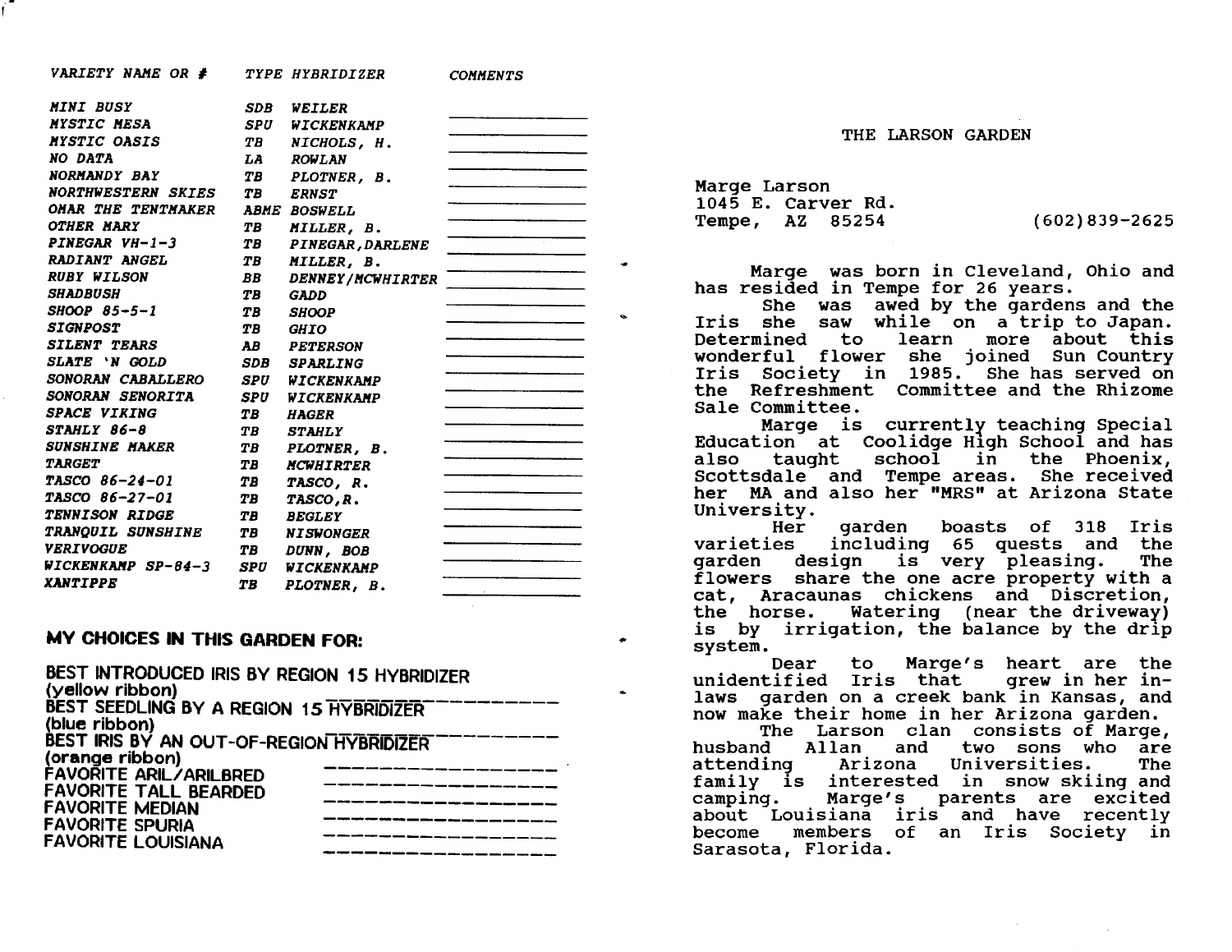| <b>VARIETY NAME OR #</b>          |                   | <b>TYPE HYBRIDIZER</b>  | <b>COMMENTS</b> | VARIETY NAME OR $#$                                          |                   | TYPE HYBRIDIZER   | <b>COMMENTS</b>                                                                                                        |
|-----------------------------------|-------------------|-------------------------|-----------------|--------------------------------------------------------------|-------------------|-------------------|------------------------------------------------------------------------------------------------------------------------|
| AITKEN 82T40                      | TВ                | <b>AITKEN</b>           |                 |                                                              | TB                | PINEGAR, DARLENE  | <u> 1980 - Jan Barbarat, manala</u>                                                                                    |
| <b>ALICE GOODMAN</b>              | ТB                | <b>RODERICK</b>         |                 | PINEGAR VF-1-2                                               | TB                | PINEGAR, DARLENE  | <u> 1980 - Jan Barnett, martin a</u>                                                                                   |
| <b>ALLENDALE</b>                  | BB                | SPARLING                |                 | PINEGAR VF-1-3                                               | TB                | <b>SHOOP</b>      |                                                                                                                        |
| <b>AMARILLO RUFFLES</b>           | ΤB                | JEFFRIES, R.            |                 | REGAL AFFAIR                                                 | TB                | <b>HOAGE</b>      |                                                                                                                        |
| <b>BIG VICTORY</b>                | TB                | <b>BURCH, JIM</b>       |                 | <b>RUTH ELAINE</b>                                           | T B               | MILLER, B.        |                                                                                                                        |
| <b>BLACKBEARD</b>                 | BB                | WEILER                  |                 | SHEBA'S QUEEN<br>SILENT TEARS                                | AB                | <b>PETERSON</b>   |                                                                                                                        |
| <b>BOGATA</b>                     | ΤB                | <b>GHIO</b>             |                 | SLATE 'N GOLD                                                | <i><b>SDB</b></i> | SPARLING          | <u> 1980 - Jan Berlin Berlin Berlin Berlin Berlin Berlin Berlin Berlin Berlin Berlin Berlin Berlin Berlin Berlin B</u> |
| <b>BUILDER QUEEN</b>              | TB                | JEFFRIES, R.            |                 | SONORAN CABALLERO                                            | <b>SPU</b>        | WICKENKAMP        |                                                                                                                        |
| <b>BURCH 44-14</b>                | ТB                | BURCH, JIM              |                 | SONORAN SENORITA                                             | <b>SPU</b>        | WICKENKAMP        |                                                                                                                        |
| $BURCH$ 44-4                      | TB                | <b>BURCH, JIM</b>       |                 | <b>STARSTRUCK</b>                                            | TB                | <b>BURCH, JIM</b> |                                                                                                                        |
| BURCH 45-8                        | ТB                | <b>BURCH, JIM</b>       |                 |                                                              | TB                | <b>GHIO</b>       |                                                                                                                        |
| <b>CADELLA</b>                    | ТB                | <b>GADD</b>             |                 | <b>STORYLINE</b>                                             | TВ                | MCWHIRTER         |                                                                                                                        |
| CARAMEL CONFECTION                | TB                | PINEGAR, DARLENE        |                 | <b>TARGET</b><br>TASCO 86-24-01                              | TB                | TASCO, R.         |                                                                                                                        |
| CELESTIAL SUNSHINE                | TB                | MILLER, B.              |                 | $\sim$<br>TEST PATTERN                                       | T B               | <b>GHIO</b>       |                                                                                                                        |
| <b>CHALET</b>                     | TВ                | <b>STAHLY</b>           |                 | TIMPANOGOS SNOWS                                             | TB                | PINEGAR, DARLENE  | $\overline{\phantom{a}}$ . The contract of the contract of $\overline{\phantom{a}}$                                    |
| CHIPPEWA BRAVE                    | ТB                | <b>ROGERS, FRANCIS</b>  |                 | TRUE AND FAITHFUL                                            | TB                | MILLER, B.        |                                                                                                                        |
| CHOCOLATE CUPCAKE                 | <b>SDB</b>        | JEFFRIES, R.            |                 | <b>VERIVOGUE</b>                                             | ТB                | DUNN, BOB         |                                                                                                                        |
| <b>CHRISTMAS STAR</b>             | ТВ                | JEFFRIES, R.            |                 | WEILER 82-183-1-RE                                           | TB                | <b>WEILER</b>     |                                                                                                                        |
| CR.77-3C X SMOKE RIN              | TB                | <b>CRANDALL</b>         |                 | WICKENKAMP SP-84-3                                           | <b>SPU</b>        | WICKENKAMP        |                                                                                                                        |
| DELICATE BALANCE                  | ТΒ                | <b>GATTY</b>            |                 | WINTER'S WHIMSEY                                             | TB                | DENNEY/MCWHIRTER  |                                                                                                                        |
| DEXTER 81-46C                     | TB                | <b>DEXTER</b>           |                 |                                                              |                   |                   |                                                                                                                        |
| <b>ECHO LAKE</b>                  | ТB                | JEFFRIES, R.            |                 |                                                              |                   |                   |                                                                                                                        |
| <b>ELLEN MAE</b>                  | ТВ                | JEFFRIES, R.            |                 |                                                              |                   |                   |                                                                                                                        |
| EVENING SILK 81-76                | TB                | <b>AITKEN</b>           |                 |                                                              |                   |                   |                                                                                                                        |
| FRIZZY LIZZY                      | BB                | WEILER                  |                 |                                                              |                   |                   |                                                                                                                        |
| <b>GLORY STORY</b>                | TВ                | <b>WEILER</b>           |                 |                                                              |                   |                   |                                                                                                                        |
| <b>GOD'S HANDIWORK</b>            | TВ                | <b>GHIO</b>             |                 |                                                              |                   |                   |                                                                                                                        |
| GOLDEN IDOL                       | TB                | ROGERS, FRANCIS         |                 |                                                              |                   |                   |                                                                                                                        |
| GOLDEN VELVET                     | TB                | <b>WEILER</b>           |                 | MY CHOICES IN THIS GARDEN FOR:                               |                   |                   |                                                                                                                        |
| GOOD GUY                          | TB                | <b>HAGER</b>            |                 |                                                              |                   |                   |                                                                                                                        |
| <b>HELEN BONFILS</b>              | TB                | <b>HOAGE</b>            |                 | BEST INTRODUCED IRIS BY REGION 15 HYBRIDIZER                 |                   |                   |                                                                                                                        |
| <i><b>JEFFRIES J 84-3-CYA</b></i> | TB                | JEFFRIES, R.            |                 |                                                              |                   |                   |                                                                                                                        |
| <b>JENKINS #5</b>                 | ТB                | <b>JENKENS</b>          |                 | (yellow ribbon)<br>۰                                         |                   |                   |                                                                                                                        |
| <b>JUBILANT PSALM</b>             | TВ                | MILLER, B.              |                 | BEST SEEDLING BY A REGION 15 HYBRIDIZER                      |                   |                   |                                                                                                                        |
| JULIE STANTON 84-3Y/              | TB                | JEFFRIES, R.            |                 | (blue ribbon)                                                |                   |                   |                                                                                                                        |
| <b>JUNGLE PRINCESS</b>            | ТB                | <b>AITKEN</b>           |                 | BEST IRIS BY AN OUT-OF-REGION HYBRIDIZER<br>$\blacktriangle$ |                   |                   |                                                                                                                        |
| LATIN HIDEAWAY                    | TВ                | NICHOLS, H.             |                 | (orange ribbon)                                              |                   |                   |                                                                                                                        |
| <b>LIONESS</b>                    | TB                | <b>ERNST</b>            |                 | FAVORITE ARIL/ARILBRED                                       |                   |                   |                                                                                                                        |
| M84-925                           | ТB                | DUNN, MARY              |                 | <b>FAVORITE TALL BEARDED</b>                                 |                   |                   | and their state and was some some some some more and was a security of the                                             |
| M84-939Z                          | TВ                | DUNN, MARY              |                 | FAVORITE MEDIAN                                              |                   |                   |                                                                                                                        |
| <b>MANUSCRIPT</b>                 | TВ                | <b>BURCH, JIM</b>       |                 | <b>FAVORITE SPURIA</b>                                       |                   |                   |                                                                                                                        |
| MIDNIGHT FRAGRANCE                | TВ                | <b>STEVENS</b>          |                 | <b>FAVORITE LOUISIANA</b>                                    |                   |                   |                                                                                                                        |
| ORCHID LANE                       | TB                | JEFFRIES, R.            |                 |                                                              |                   |                   |                                                                                                                        |
| PICACHO PEAK                      | <i><b>SPU</b></i> | WICKENKAMP              |                 |                                                              |                   |                   |                                                                                                                        |
| PINEGAR AM-1-2                    | TВ                | PINEGAR, DARLENE        |                 |                                                              |                   |                   |                                                                                                                        |
| PINEGAR BH-1-3                    | TB                | <b>PINEGAR, DARLENE</b> |                 |                                                              |                   |                   |                                                                                                                        |
| $PINEGAR VF-1-1$                  | TВ                | PINEGAR, DARLENE        |                 |                                                              |                   |                   |                                                                                                                        |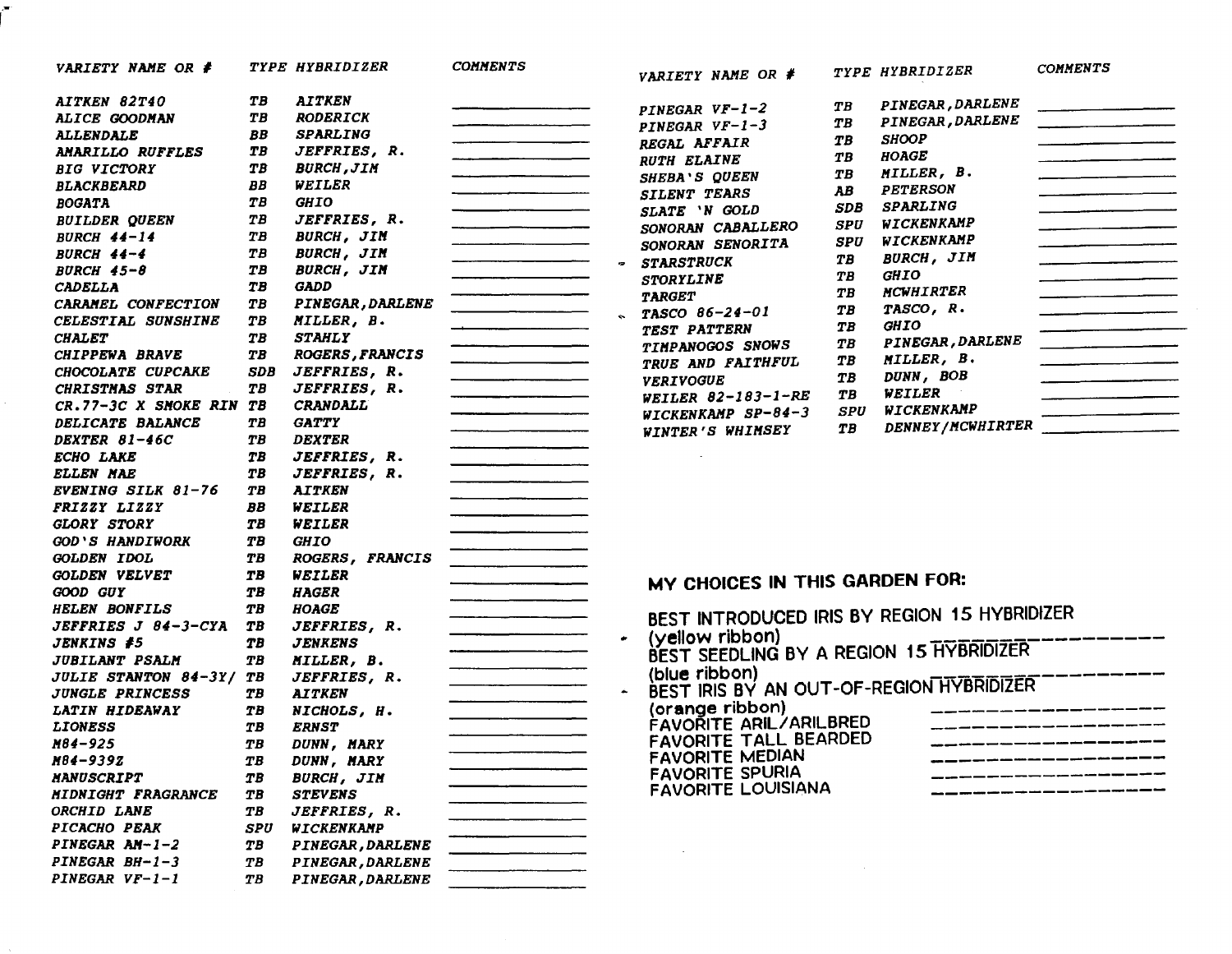| Don and Bobbie Shepard |                   |
|------------------------|-------------------|
| 3342 W. Orangewood     |                   |
| Phoenix, AZ 85051      | $(602)841 - 1231$ |

Don, a native of Phoenix, and Bobbie, born in St. Petersburg, Florida have 2 children and 2 grandchildren.

They were already growing 200 tall bearded iris when they joined the "new"<br>Sun Country Tris Society in 1969, To Country Iris Soclety in 1969. To satisfy public curiosity about Iris and to promote our fledgling group they opened<br>their garden for viewing. They "went" commercial in 1970. They are now growing<br>over 1000 registered varieties and 1000 registered hundreds of seedlings on their one and one-<br>quarter acre property. "Hybridizer" Don quarter acre property. 1S most proud of his Chris-Town Jubilee, Little Willie, Dotted Dove and Griffin's This garden, tastefully designed, compliments their neighborhood. As you approach you are aware of flowers, bushes and trees edging the front of the house.<br>The grounds are home to over 80 trees pines, palms, elms and many flowering<br>species. Also Roses, vines and a "special<br>garden" of succulents and cacti - they<br>really have green thumbs...and fingers!

Don is employed as Supervisor at a commercial construction company. Bobbie takes care of the "business" end of their business and enjoys sewing and business and enjoys sewing and<br>designing clothing. She is presently<br>the RVP of our Region 15.<br>Don served as SCIS President (1973-

served as SCIS President (1973- $74 - 1981-82$ ), Bobbie was President in  $1976-77$ . She also was Chairwoman of the also was Chairwoman of the National Convention held here in 1987.

This garden is a joy to visit -<br>neatly groomed and maintained and watched groomed and maintained and watched over by their 3 mini daschunds! You will be treated to a wonderful sight - row upon row - upon row of COLOR - lucky you!

|    | <i><b>VARIETY NAME OR #</b></i> |     | <i>TYPE HYBRIDIZER</i>         | <b>COMMENTS</b> |
|----|---------------------------------|-----|--------------------------------|-----------------|
|    | 8435B                           | TB  | <b>SHEPARD</b>                 |                 |
|    | 86-119N2                        | TB  | <i><b>GHIO</b></i>             |                 |
|    | 8655                            | TB  | <b>SHEPARD</b>                 |                 |
|    | 8673                            | TB  | <b>SHEPARD</b>                 |                 |
|    | 8812                            | TB. | <i><b>SHEPARD</b></i>          |                 |
|    | 89007                           | TB  | <b>SHEPARD</b>                 |                 |
|    | <b>AMARILLO RUFFLES</b>         | TB  | JEFFRIES, R.                   |                 |
|    | B84-882-4                       | TB  | DUNN, BOB                      |                 |
|    | <b>BERTIE JEFFRIES 81-2 TB</b>  |     | JEFFRIES, R.                   |                 |
|    | <b>BIG VICTORY</b>              | TB  | <b>BURCH, JIM</b>              |                 |
| Ψ  | <b>BOGATA</b>                   | TB. | <i><b>GHIO</b></i>             |                 |
|    | <b>CARABOO</b>                  | SDB | <b>SPARLING</b>                |                 |
|    | CARAMEL CONFECTION              | TB. | <b>PINEGAR, DARLENE</b>        |                 |
| ę, | <b>COURT MARTIAL</b>            | TB  | <b>GHIO</b>                    |                 |
|    | DEXTER 83-149A                  | TB  | <i><b>DEXTER</b></i>           |                 |
|    | DORIS FLOWERS 84-3-D TB         |     | JEFFRIES, R.                   |                 |
|    | ERNST 84X-2                     | TB  | <b>ERNST</b>                   |                 |
|    | FIRE ON ICE 82-188-4 TB         |     | WEILER                         |                 |
|    | <b>FLORIDA ORANGE</b>           | ТB  | <i><b>KEPPEL</b></i>           |                 |
|    | FRIZZY LIZZY                    | BB. | <b>WEILER</b>                  |                 |
|    | GOD'S HANDIWORK                 | TB  | <i><b>GHIO</b></i>             |                 |
|    | GOING PLACES                    | TB  | <b>BURCH, JIM</b>              |                 |
|    | GOLDEN IDOL                     | TB  | ROGERS, FRANCIS                |                 |
|    | HAHN $85 - 4 - 1$               | TB  | <i><b>HAHN</b></i>             |                 |
|    | HOLLYWOOD BLONDE                | TB  | <i><b>GATTY</b></i>            |                 |
|    | HOLLYWOOD MARQUEE               |     | NICHOLS, H.                    |                 |
|    | <b>HONEY BUTTER</b>             | TB  | <b>HAMNER</b>                  |                 |
|    | JEFFRIES J 84-3-CYA             | TВ  | JEFFRIES, R.                   |                 |
|    | JEFFRIES J 84-3-HD              | ТB  | JEFFRIES, R.                   |                 |
|    | <i><b>JOLT</b></i>              | TB  | <i><b>WEILER</b></i>           |                 |
|    | JULIE STANTON 84-3Y/ TB         |     | <i>JEFFRIES, R.</i>            |                 |
|    | KISSING CIRCLE                  | TB. | <b>STEVENS</b>                 |                 |
| ۰  | LACE ARTISTRY                   | TB  | AITKEN                         |                 |
|    | <b>LARCENIST</b>                | TB  | <b>BURCH, JIM</b>              |                 |
|    | LITTLE MARY SUNSHINE BB         |     | <i><b>RODERICK</b></i>         |                 |
|    | LUCINDA K.                      | TB  | <b>GADD</b>                    |                 |
|    | LUCKY DOLL                      | TB  | <b>HAMNER</b>                  |                 |
|    | M84-901-4                       | TВ  | DUNN, MARY                     |                 |
|    | <b>MARTHELLA</b>                | TB  | NICHOLS, H.                    |                 |
|    | <i><b>MOSTEST</b></i>           | BB  | <i><b>DURRANCE</b></i>         |                 |
|    | <i>MYSTIC LACE</i>              | TB  | <i><b>AITKEN</b></i>           |                 |
|    | ORANGE PARFAIT                  | ТB  | HOAGE                          |                 |
|    | PINEGAR VF-1-4                  | TB  | <i><b>PINEGAR, DARLENE</b></i> |                 |
|    | <i>SAVANNAH SUE</i>             | TВ  | <i><b>ROGERS</b></i>           |                 |
|    | <b>SNOW BURST</b>               | TB. | <i><b>HAMNER</b></i>           |                 |
|    | <i><b>SOOTHING</b></i>          | TB  | <b>BURCH, JIM</b>              |                 |
|    | <i>SPARKLE BERRY</i>            | TB  | <i><b>HAMNER</b></i>           |                 |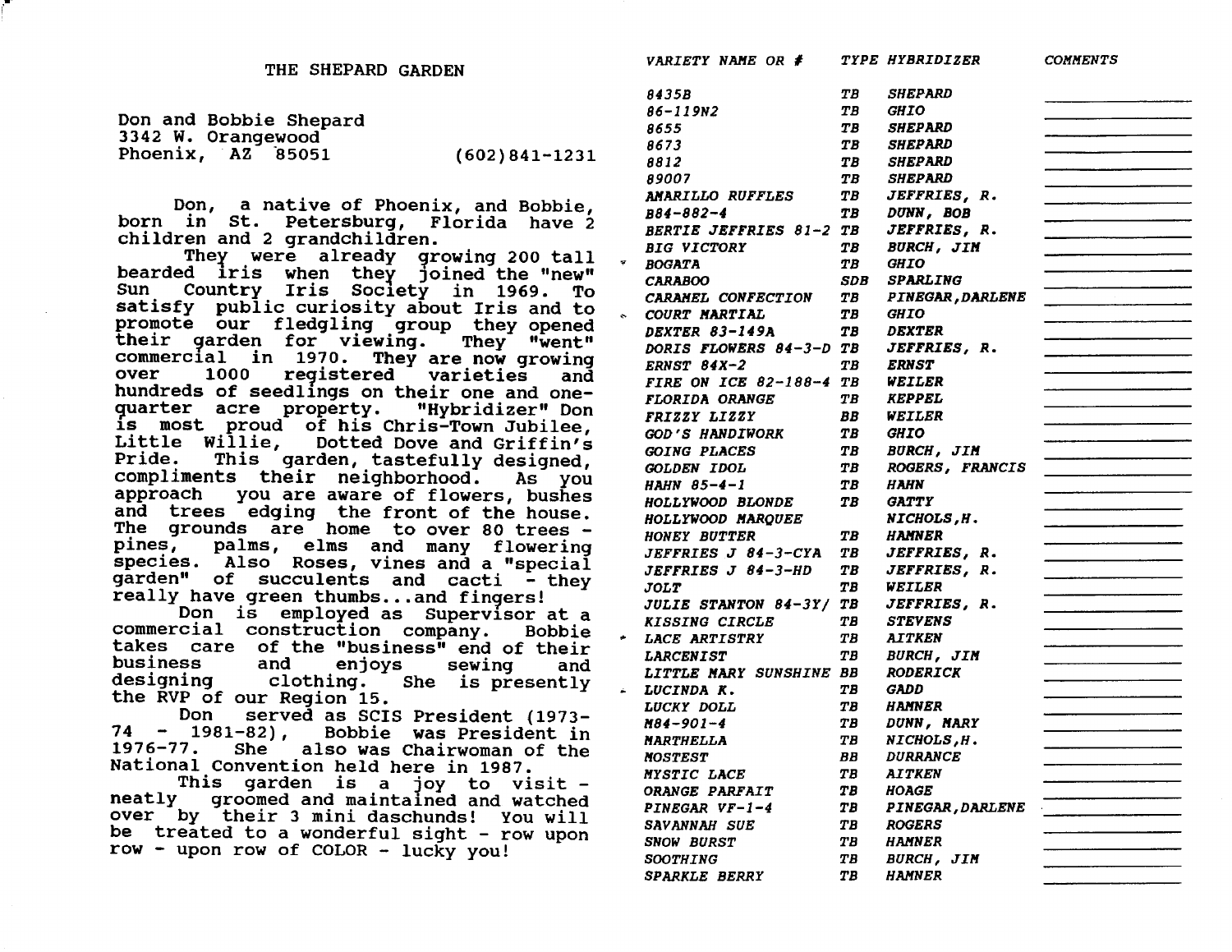|     |                | <b>COMMENTS</b>                                                                                                                             |
|-----|----------------|---------------------------------------------------------------------------------------------------------------------------------------------|
| SDB |                |                                                                                                                                             |
| TВ  | <b>HAMNER</b>  |                                                                                                                                             |
| TB  | <b>SHEPARD</b> |                                                                                                                                             |
| TB  | <b>SHEPARD</b> |                                                                                                                                             |
| TB  |                |                                                                                                                                             |
| TB  |                |                                                                                                                                             |
| TВ  |                |                                                                                                                                             |
| TB  |                |                                                                                                                                             |
|     |                |                                                                                                                                             |
| TB  |                |                                                                                                                                             |
|     |                | TYPE HYBRIDIZER<br>HOBBS, E.<br><b>HAGER</b><br><i><b>GHIO</b></i><br><b>RODERICK</b><br>PINEGAR, DARLENE<br><b>NELSON</b><br><b>NELSON</b> |

### MY CHOICES IN THIS GARDEN FOR:

 $\bigl(\begin{array}{c} 0 \ 0 \end{array}\bigr)$ 

| BEST INTRODUCED IRIS BY REGION 15 HYBRIDIZER |  |
|----------------------------------------------|--|
| (yellow ribbon)                              |  |
| BEST SEEDLING BY A REGION 15 HYBRIDIZER      |  |
| (blue ribbon)                                |  |
| BEST IRIS BY AN OUT-OF-REGION HYBRIDIZER     |  |
| (orange ribbon)                              |  |
| <b>FAVORITE ARIL/ARILBRED</b>                |  |
| <b>FAVORITE TALL BEARDED</b>                 |  |
| <b>FAVORITE MEDIAN</b>                       |  |
| <b>FAVORITE SPURIA</b>                       |  |
| <b>FAVORITE LOUISIANA</b>                    |  |
|                                              |  |

---------------~-

..

THE WICKENKAMP GARDEN

Floyd Wickenkamp 10521 Bellarosa Dr. Sun City, AZ 85351 (602)977-2354

Floyd was born in Dorchester, Nebraska and grew up on a ranch in wyoming. He served in the Army Signal Corps in World<br>War II and was stationed in North War II and was stationed in North<br>Carolina. He has resided in Arizona for He has resided in Arizona for 20 years. He joined Sun Country Iris<br>Society in 1971 and has been verv supportive of it's activities throughout<br>the years. Floyd worked for the Federal communications commission and has been a Ham Operator since 1928.

He began growing Iris in 1936 in Wyoming, and became serious about it in 1957 when he worked and resided in virginia. Floyd's "retirement" garden is located in a "retirement" area of the Valley. It is host to approximately 300 valley. It is nost to approximately 500<br>iris varieties, plus seedlings, a iris varieties, plus seedlings, a<br>sprinkling of roses and perennials, and for impact - many, many specie of South American cacti (hopefully blooming), all<br>in a peaceful desert environment. peaceful desert environment. However, his first love is the Spuria Iris<br>(he is Secretary of the Spuria Iris Secretary of the Spuria Iris Society). He is justly proud of his own introduction, Son of Sun, which was awarded the Neis Award in 1987. Floyd has also introduced Love for Leila and Betty<br>My Love, as well as others.<br>Flovd's interests also include

Floyd's interests also researching his family histories and he has countless documents supporting a very<br>distinguished ancestry. His son and 4 grandchildren reside in Virginia and Floyd is looking forward to visiting with them in May after the National Convention in Washington, D.C.

Many nice things come to mind when one thinks of Floyd. However, two things stand out ... his thoughtfulness and his generosity!